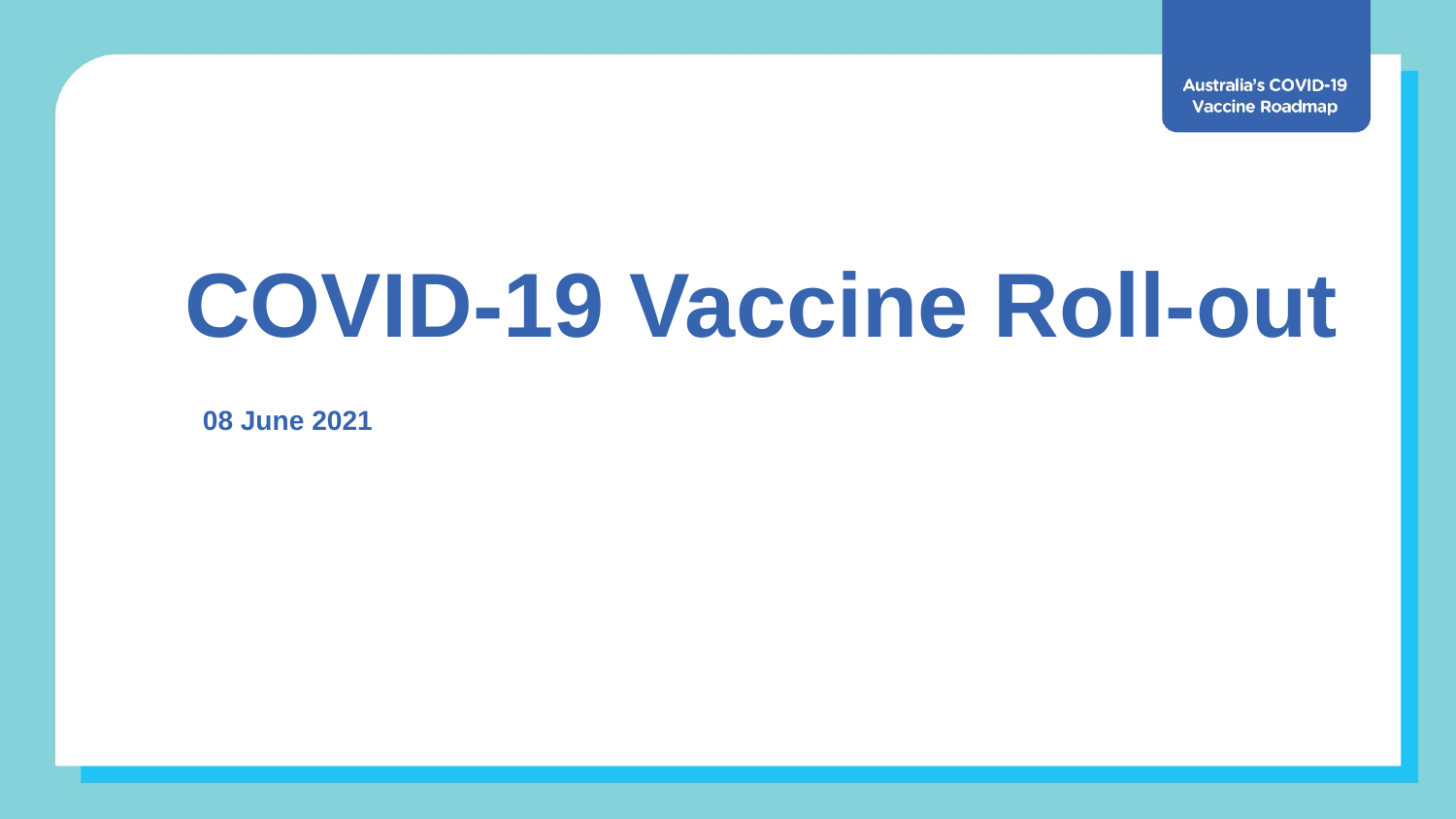**Australia's COVID-19 Vaccine Roadmap** 

# **Total vaccine doses**

**Data as at: 07 Jun 2021**

> (+1,484 last 24 hours)

> (+1,171 last 24 hours)



**\* Source: Australian Immunisation Register and self reported data. Numbers are calculated as differences in daily cumulative reported numbers to allow for historical corrections in all self-reported data sources.**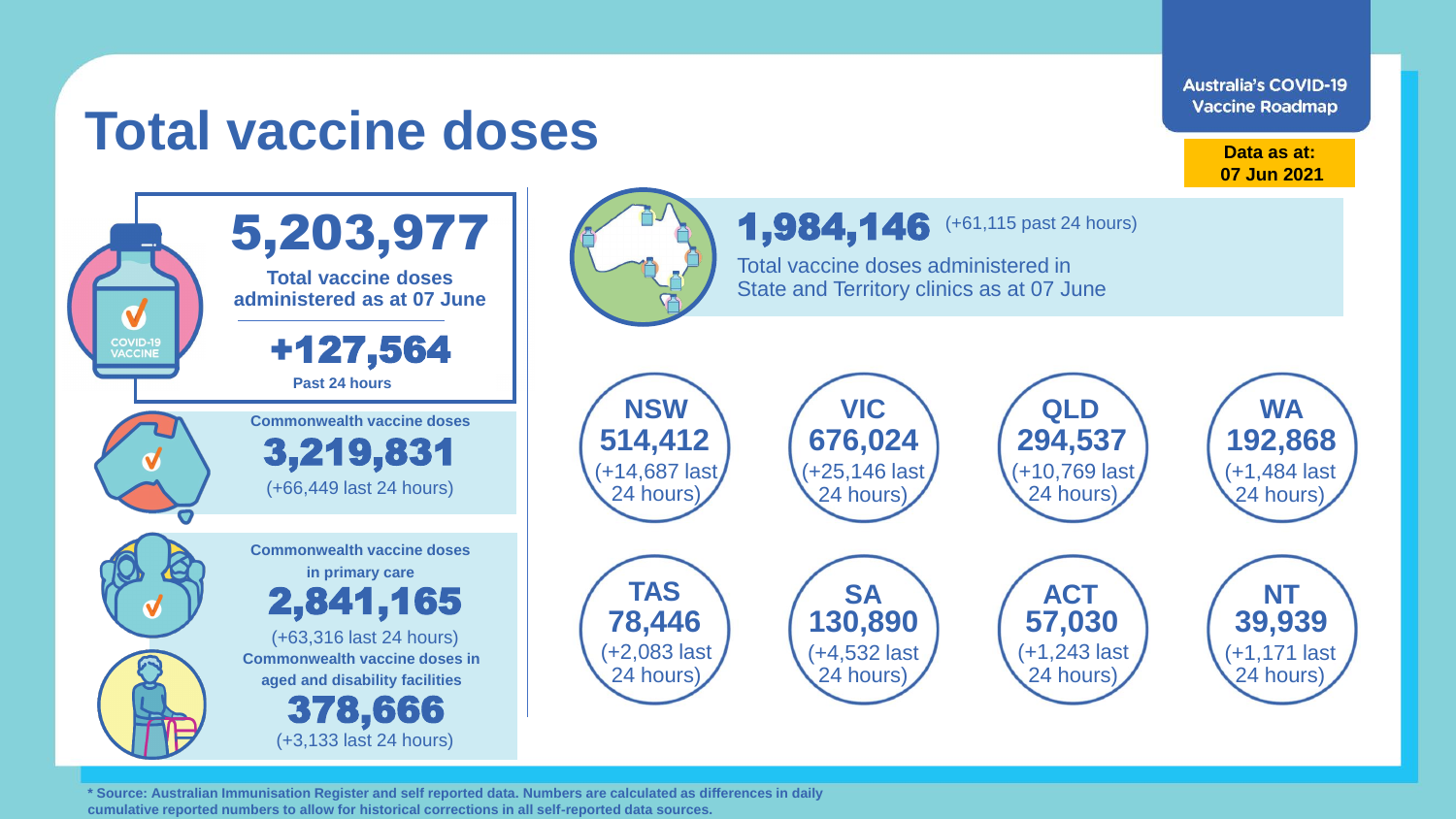

Source: Department of Health Data as at 07 June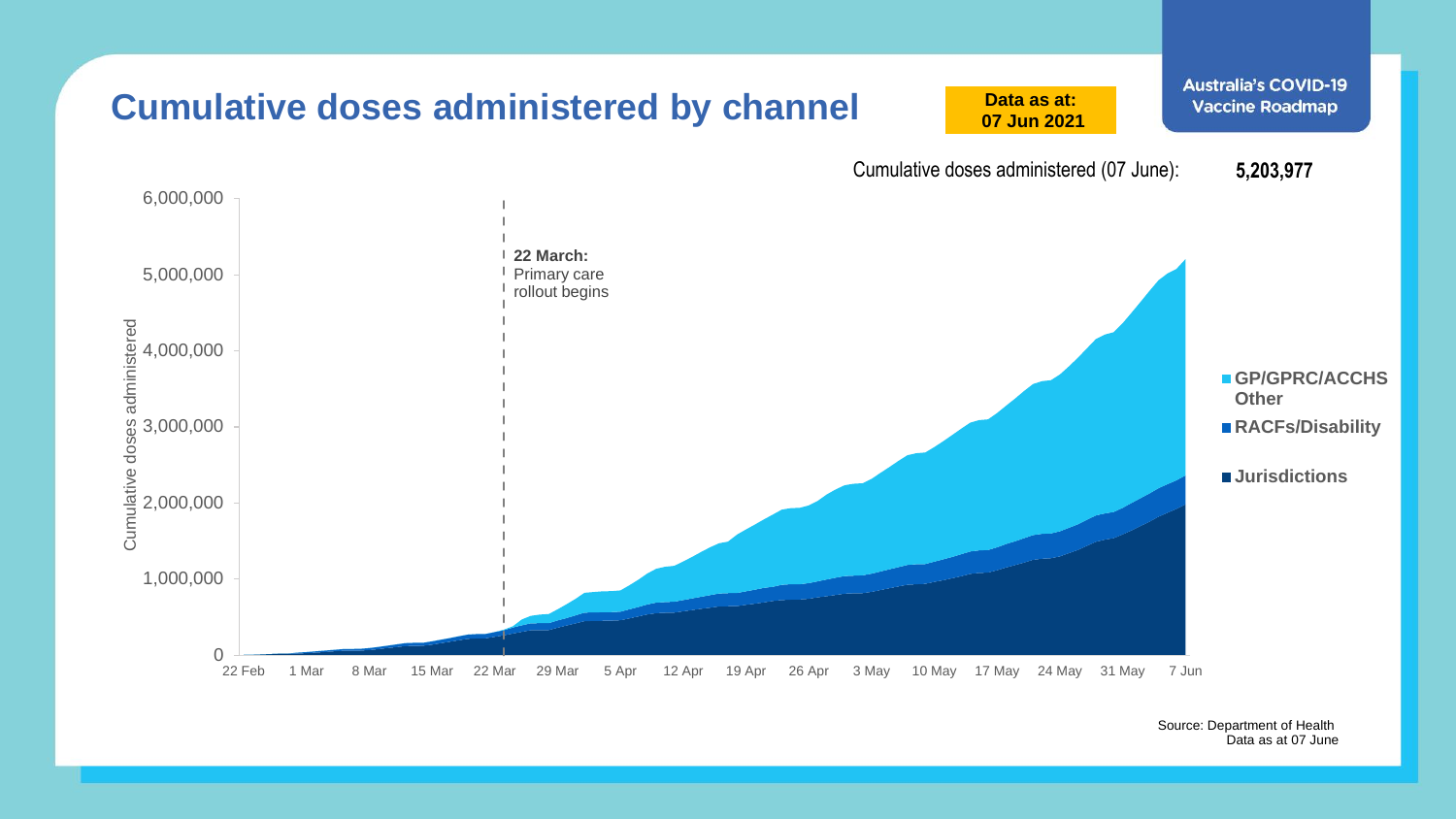#### **International comparisons at equivalent stages of rollout (Day 105)**

**Data as at: 07 Jun 2021** **Australia's COVID-19 Vaccine Roadmap** 

Cumulative doses administered (07 Jun): **5,203,977**

The x-axis is truncated at the length of Australia's vaccination program. Countries with intermittent reporting have had their doses per 100 imputed to Australia's current stage of rollout. Israel excluded as it is beyond scale of the graph.



Source: Department of Health (Australia), Our World in Data (international) Latest data: 07 June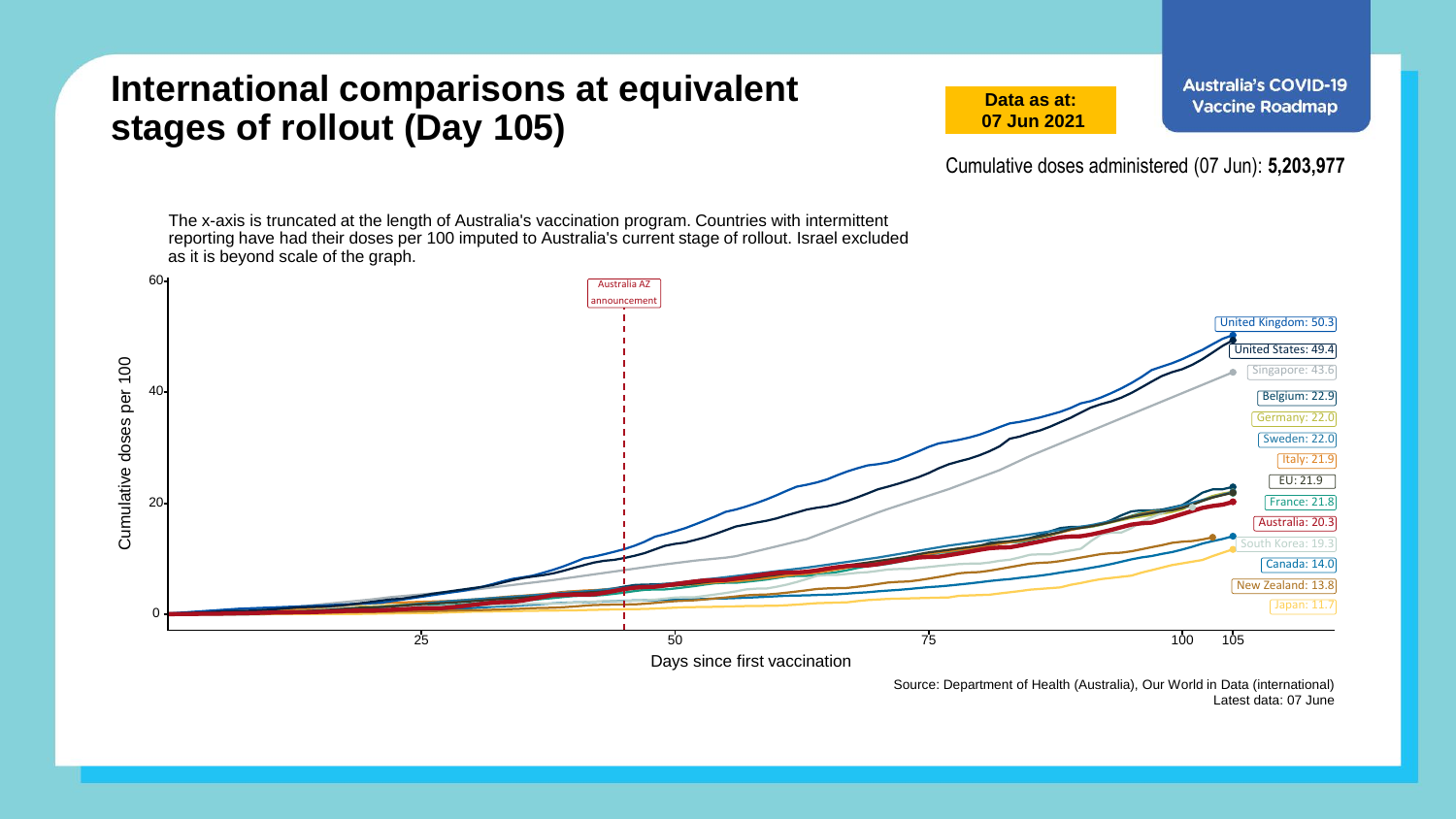### **Commonwealth aged care doses administered**

**Data as at: Data as at: 18 Apr 2021 07 Jun 2021**